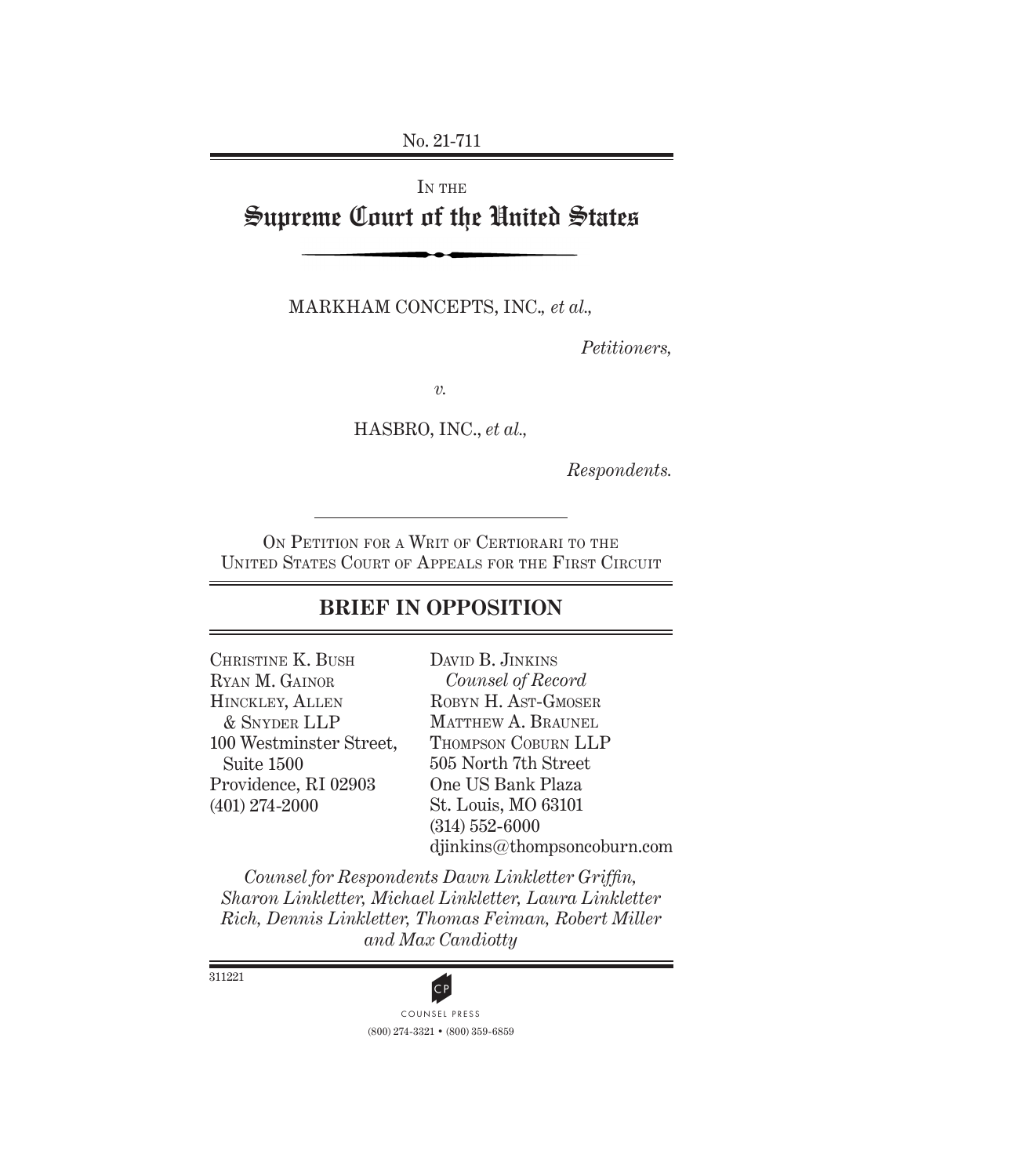### **QUESTION PRESENTED**

Whether the Court should grant certiorari to address a question that will not affect the outcome of this dispute because of findings of fact made by the District Court, and where the underlying issue concerning applying the work for hire doctrine under the Copyright Act of 1909 has been consistently decided by the lower courts for decades and Petitioners misread the relevant statutory language.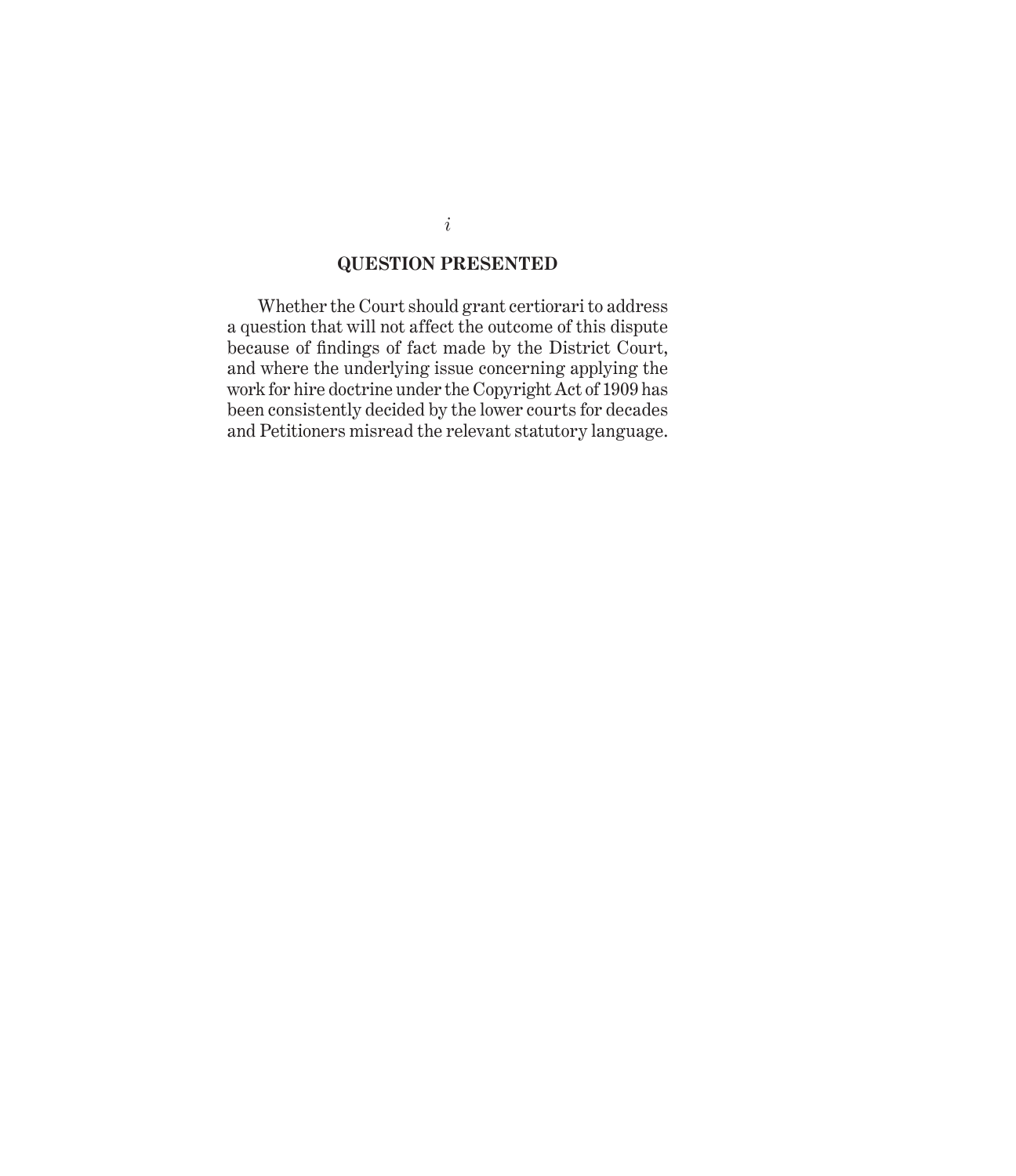# **TABLE OF CONTENTS**

| Page                                                                                                                         |
|------------------------------------------------------------------------------------------------------------------------------|
| QUESTION PRESENTED                                                                                                           |
| TABLE OF CONTENTS ii                                                                                                         |
| TABLE OF CITED AUTHORITIES iii                                                                                               |
| INTRODUCTION AND SUMMARY1                                                                                                    |
| STATEMENT OF THE CASE 3                                                                                                      |
| Legal Background3<br>Ι.                                                                                                      |
|                                                                                                                              |
| REASONS FOR DENYING THE PETITION 7                                                                                           |
| Granting the Petition Will Not Change<br>A.                                                                                  |
| The Petition Impermissibly Misreads<br>B.                                                                                    |
| C <sub>z</sub><br>No Circuit Split Exists and the Petition<br>Runs Contrary to Nearly 60 Years of<br>Consistent Precedent 14 |
|                                                                                                                              |

*ii*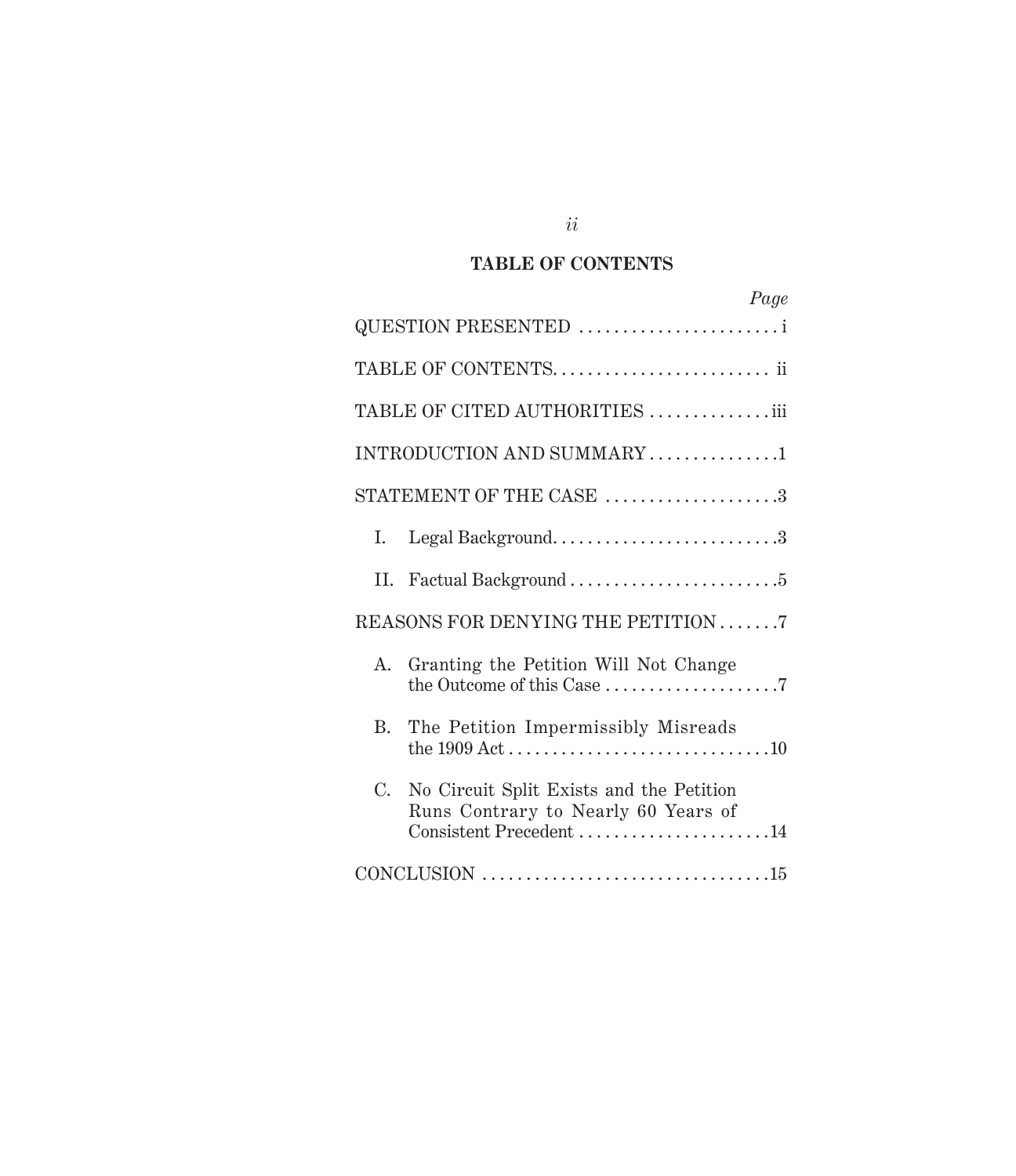# **TABLE OF CITED AUTHORITIES**

*iii*

| ,,, |
|-----|
|-----|

### **Cases:**

| Burrage v. United States,                                                                    |
|----------------------------------------------------------------------------------------------|
| Cmty. for Creative Non-Violence v. Reid,<br>490 U.S. 730, 109 S. Ct. 2166, 104 L. Ed. 2d 811 |
| <i>Estate of Burne Hogarth v.</i><br>Edgar Rice Burroughs, Inc.,                             |
| Evans v. Elliott,                                                                            |
| Forward v. Thorogood,                                                                        |
| M.G.B. Homes, Inc. v. Ameron Homes, Inc.,<br>903 F.2d 1486 (11th Cir. 1990)14                |
| Markham Concepts, Inc. v. Hasbro, Inc.,<br>No. CV 15-419 WES, 2021 WL 5161772                |
| Martha Graham School and Dance Found., Inc.<br>v. Martha Graham Center of Contemporary       |
| Dance, Inc.,                                                                                 |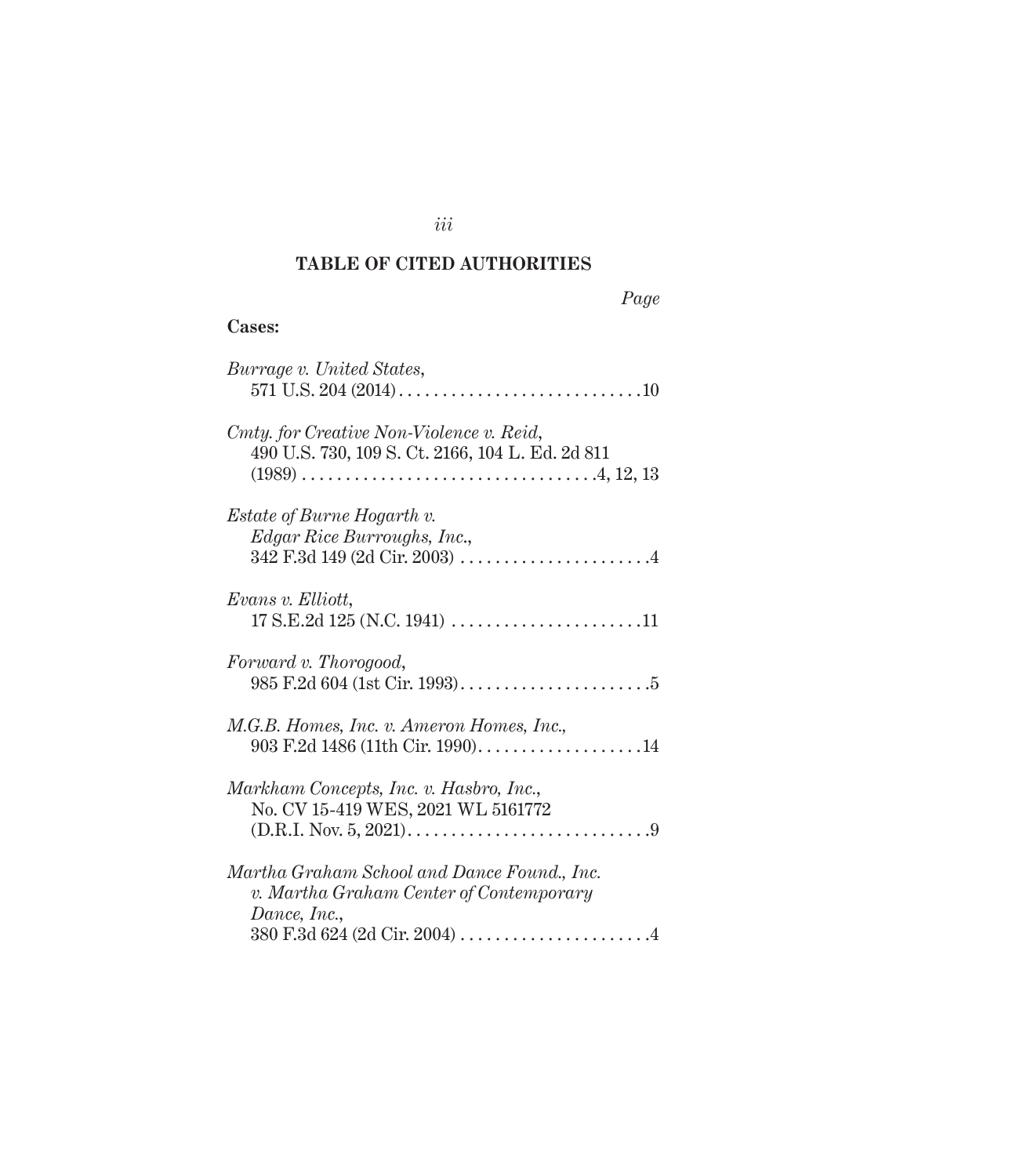# *Cited Authorities*

| Page                                                                                                                                                                  |
|-----------------------------------------------------------------------------------------------------------------------------------------------------------------------|
| Marvel Characters, Inc. v. Kirby,<br>726 F.3d 119 (2d Cir. 2013) 3                                                                                                    |
| N.L.R.B. v. Fin. Inst. Emps. of Am., Loc. 1182,<br>Chartered by United Food & Com. Workers<br>Int'l Union, AFL-CIO,                                                   |
| National Center for Jewish Film, Inc. v.<br>Goldman,                                                                                                                  |
| Ransom v. FIA Card Servs., N.A.,                                                                                                                                      |
| Robbins v. City of Chicago,                                                                                                                                           |
| St. Paul Water Co. v. Ware,                                                                                                                                           |
| Swearsky v. Stanley Dry Goods Co.,                                                                                                                                    |
| Twentieth Century Fox Film Corp. v.<br><i>Entertainment Distributing,</i><br>429 F.3d 869, cert. denied, sub nom. Dastar<br>Corp. v. Random House, Inc., 548 U.S. 919 |

*iv*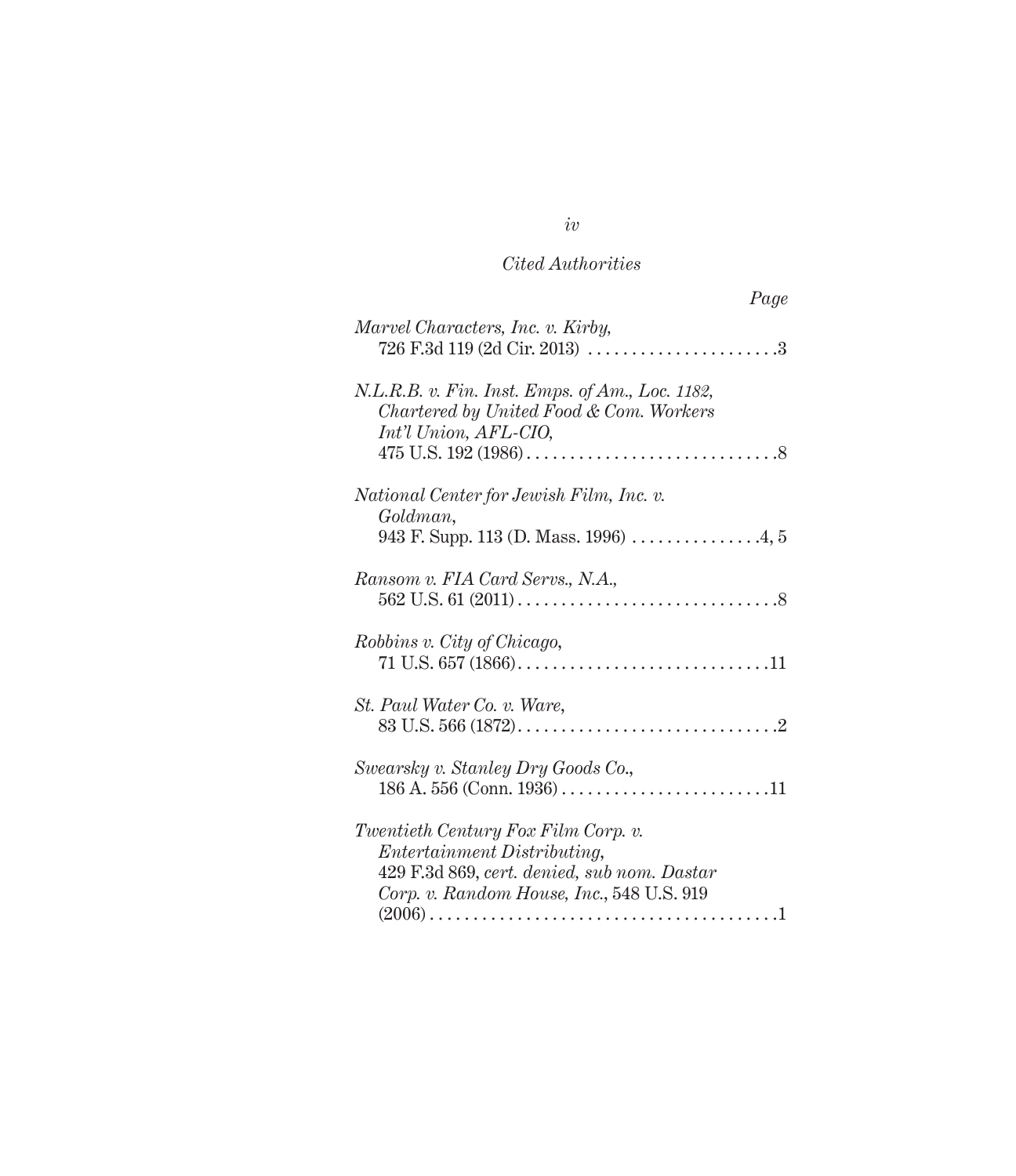## *Cited Authorities*

|                                 | Page |
|---------------------------------|------|
| Wright v. West,                 |      |
|                                 |      |
| Yardley v. Houghton Mifflin Co, |      |
|                                 |      |

# **Statutes and Other Authorities:**

| $17 \text{ U.S.C} \$ $101 \ldots \ldots \ldots \ldots \ldots \ldots \ldots \ldots \ldots \ldots \ldots \ldots \ldots 5, 13$ |
|-----------------------------------------------------------------------------------------------------------------------------|
| Supreme Court Rule 10 10                                                                                                    |
| Restatement (First) of Agency $\S 2$ , Cmt. b 11                                                                            |
| Restatement (Second) of Agency, $\S 2$ , Cmt. b 11                                                                          |

*v*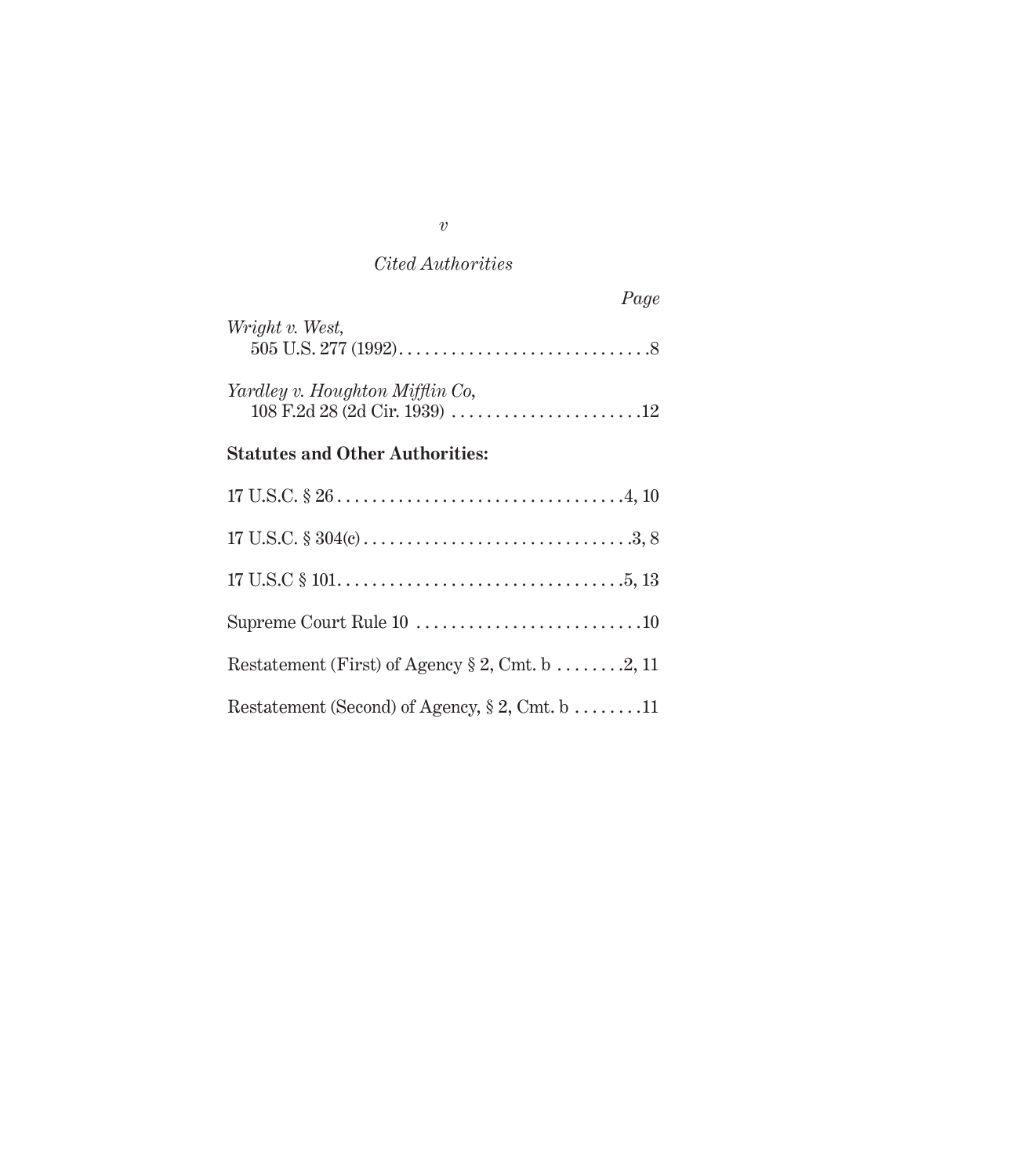#### **INTRODUCTION AND SUMMARY**

The Petition for Certiorari ("Petition") seeks an academic determination that will not affect the outcome of this dispute. The Petition should be denied on that basis alone.<sup>1</sup>

This matter arrives here after a 5-day bench trial concerning the copyright authorship of the Game of Life (the "Game"). At trial, Petitioners sought, but failed, to establish 1) that Bill Markham was the sole author of the Game, and 2) that the Game was not a work for hire. Pet. Appx. 29a, 43a. Petitioners needed to win on both points to accomplish their ultimate goal of terminating the copyright assignment of the Game to Respondent Hasbro, Inc. All of the parties agree that if the Game is a work for hire, no copyright assignment termination rights exist. Petitioners lost on both points. The Court of Appeals for the First Circuit affirmed the District Court's Findings of Fact and Conclusions of Law in all respects.

The trial was not a close contest. The District Court was clear – Mr. Markham was not involved in creating the prototype of the Game's board or its iconic box. Instead, two employees at Mr. Markham's company created the copyrighted work. Therefore, the District Court's findings of fact prove that the Game was a work for hire in two ways –one of which the Petition does not implicate.

<sup>1.</sup> The Court has previously denied certiorari on the same question concerning the proper application of the Copyright Act of 1909. *Twentieth Century Fox Film Corp. v. Entertainment Distributing*, 429 F.3d 869, *cert. denied, sub nom. Dastar Corp. v. Random House, Inc*., 548 U.S. 919 (2006).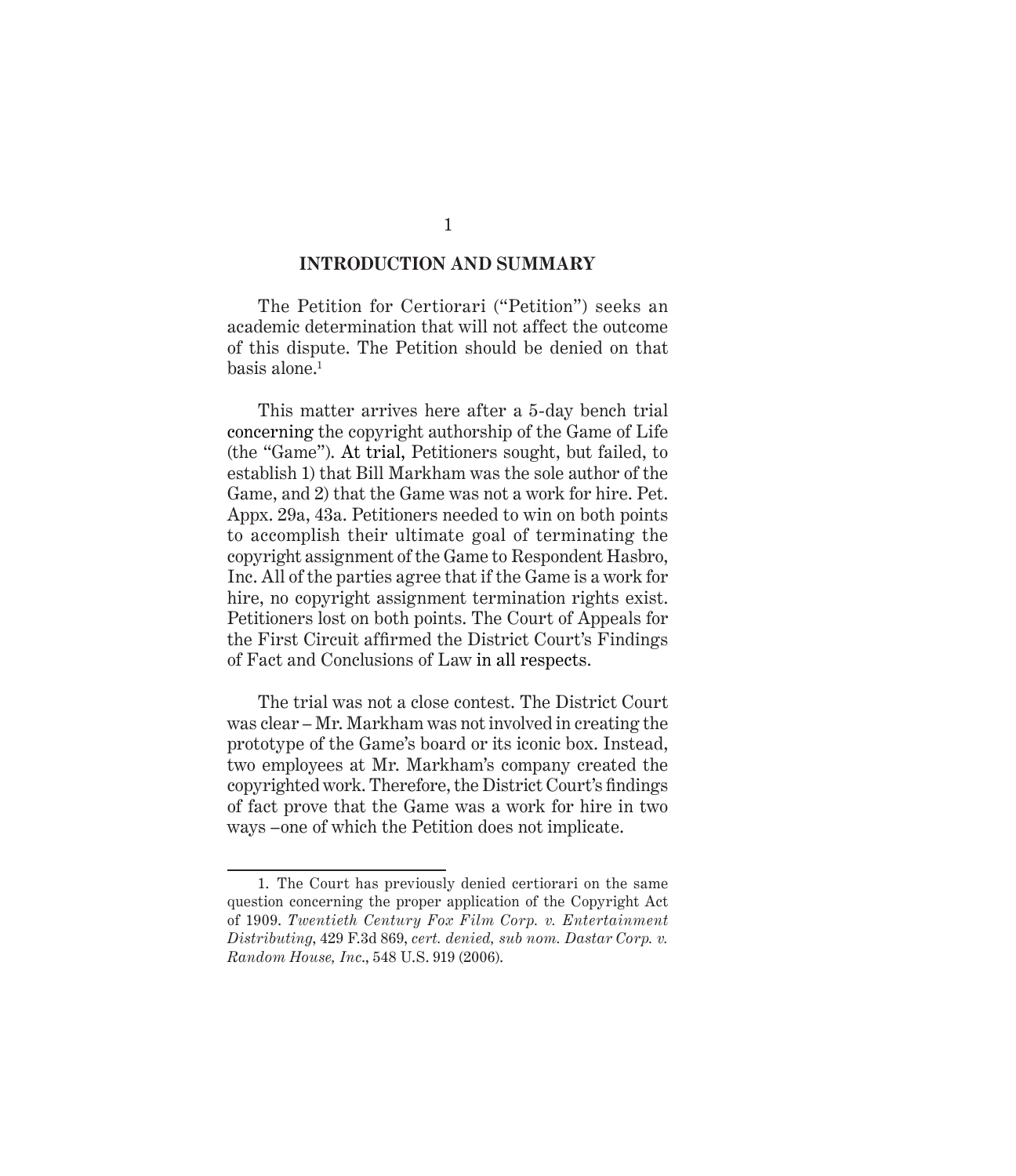First, testimony relied on by the District Court establishes that two employees of a company owned by Bill Markham created the Game's prototype, including the box cover and a game board. The Game's rules were part of an interactive process involving a larger group, including the two employees. Thus, the Game was a work for hire even under the Petitioners' reading of the Copyright Act of 1909 (the "1909 Act") since traditional employees created it in the course of their employment. Second, additional testimony credited by the District Court confirmed that Markham's company created the Game as a work for hire at the behest of Respondent Reuben Klamer.

Besides presenting only a theoretical controversy, the Petition is also meritless as a matter of statutory interpretation. Petitioners' theory is that the Court should interpret the word "employer" as used in the 1909 Act as synonymous with the word "employee" contained in the Copyright Act of 1976 (the "1976 Act"). The problem with the Petitioners' approach is self-evident – they ask that the Court interpret the 1909 Act not as Congress drafted it, but as they apparently wish Congress had. Under the decisions of this Court, the word employer has a broader meaning than the word employee does, and includes independent contractor relationships. *See, e.g., St. Paul Water Co. v. Ware*, 83 U.S. 566, 576 (1872) (referring to one who employs an independent contractor as an "employer" and explaining "[c]ommon justice requires the enforcement of that rule, as if the contractor does the thing which he is employed to do the employer is as responsible for the thing as if he had done it himself."); *see also* Restatement (First) of Agency § 2, Cmt. b ("For this reason the term 'independent contractor' is used to indicate all persons for whose conduct, aside from their use of words, the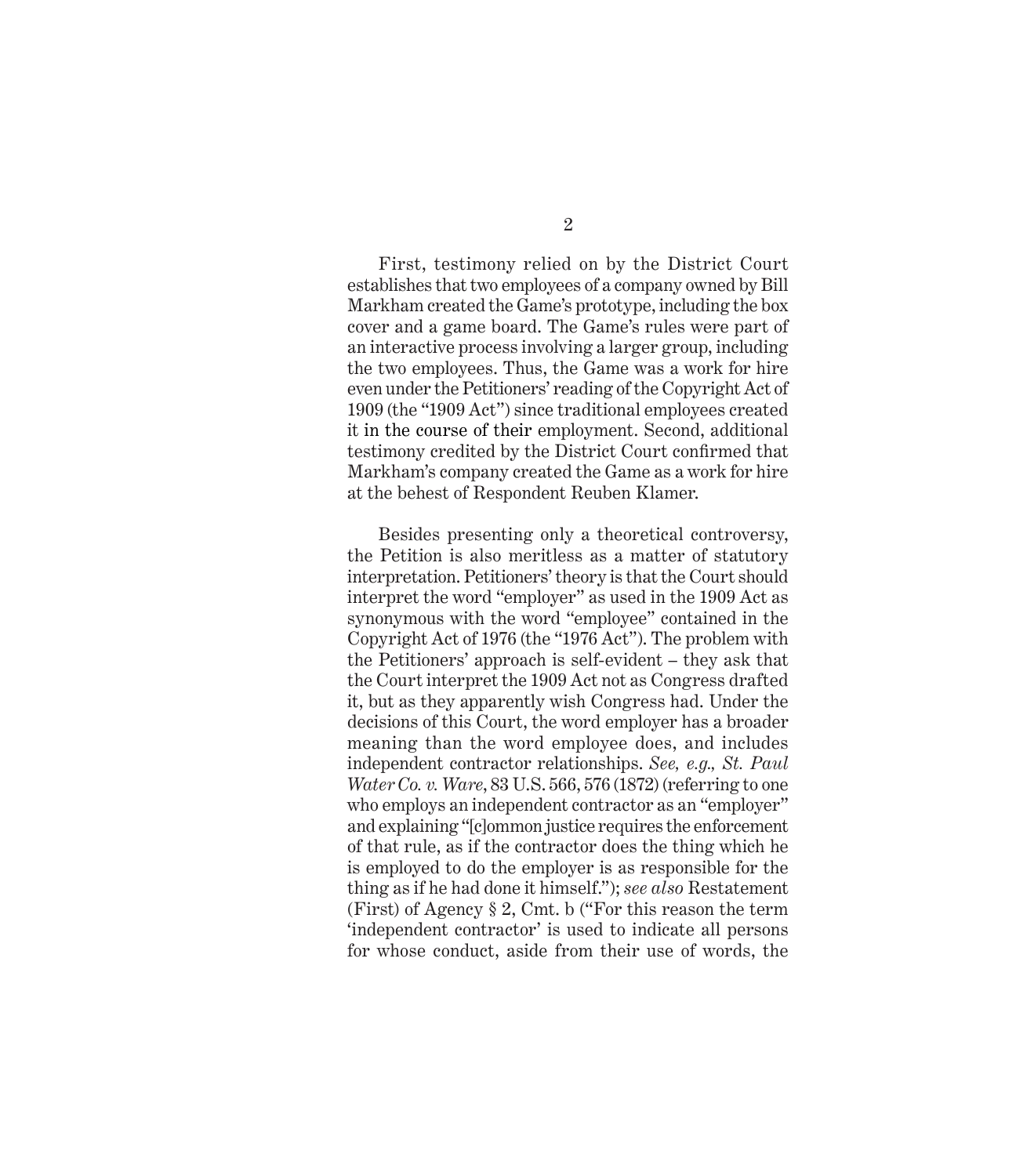*employer* is not responsible.") (emphasis added). Thus, the 1909 Act encompasses employer-independent contractor relationships in its work for hire definition.

Finally, the petition attempts to manufacture a circuit split where none exists. Every circuit to address the question presented by Petitioners has reached the same result as the First Circuit Court of Appeals here. The case Petitioners rely on to suggest otherwise involved the 1976 Act, not the 1909 Act.

#### **STATEMENT OF THE CASE**

#### **I. Legal Background**

Petitioners seek a declaratory judgment that they possess termination rights under Section 304 of the Copyright Act of 1976. Pet. Appx. 25a. In pertinent part, 17 U.S.C. § 304(c) states that:

In the case of any copyright subsisting in either its first or renewal term on January 1, 1978, other than a copyright in a work made for hire, the exclusive or nonexclusive grant of a transfer or license of the renewal copyright or any right under it, executed before January 1, 1978, by any of the persons designated by subsection  $(a)(1)(C)$  of this section, otherwise than by will, is subject to termination under the following [circumstances].

Critically, the parties agree, and consistent authority confirms, that if the Game is a work for hire, no termination rights exist under 17 U.S.C. § 304(c). *See, e.g., Marvel*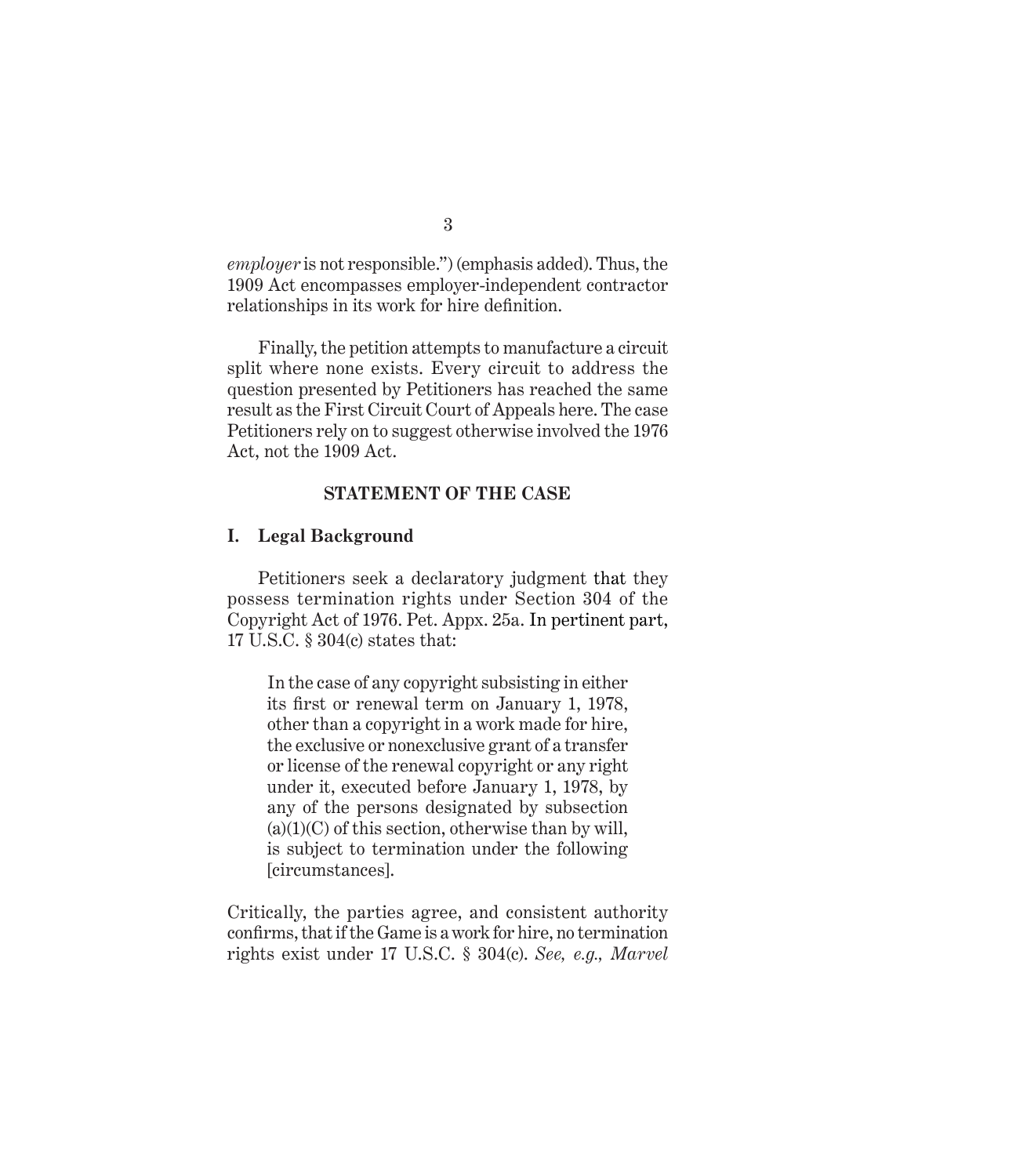*Characters, Inc. v. Kirby,* 726 F.3d 119, 137 (2d Cir. 2013) ("The hired party, although 'the "author" in the colloquial sense,' . . . never owned the copyrights to assign. It stands to reason, then, that there are no rights the assignment of which his or her heirs may now terminate.") (internal citations omitted); *Estate of Burne Hogarth v. Edgar Rice Burroughs, Inc*., 342 F.3d 149, 156 (2d Cir. 2003).

The parties also agree that the 1909 Act governs whether the Game is a work for hire. At the time of the Game's creation, the 1909 Act work for hire provision stated: "in the interpretation of the construction of this title . . . the word 'author' shall include an employer in the case of works made for hire."2 17 U.S.C. § 26; *see also National Center for Jewish Film, Inc. v. Goldman*, 943 F. Supp. 113, 116 (D. Mass. 1996). Congress did not define "employer" or "made for hire" in 17 U.S.C. § 26. *Goldman*, 943 F. Supp. at 116.

Works created in an employment relationship are undisputedly works for hire. *See Martha Graham School and Dance Found., Inc. v. Martha Graham Center of Contemporary Dance, Inc.*, 380 F.3d 624, 636 (2d Cir. 2004) (stating that under 1909 Act a person's status as an employee renders work created in scope of employment a work for hire). Under the 1909 Act, courts have overwhelmingly applied the work for hire doctrine to

4

<sup>2.</sup> There is no dispute that authorship requires the translation of an idea into a fixed medium. *See, e.g*, *Cmty. for Creative Non-Violence v. Reid*, 490 U.S. 730, 737, 109 S. Ct. 2166, 2171, 104 L. Ed. 2d 811 (1989) ("As a general rule, the author is the party who actually creates the work, that is, the person who translates an idea into a fixed, tangible expression entitled to copyright protection.").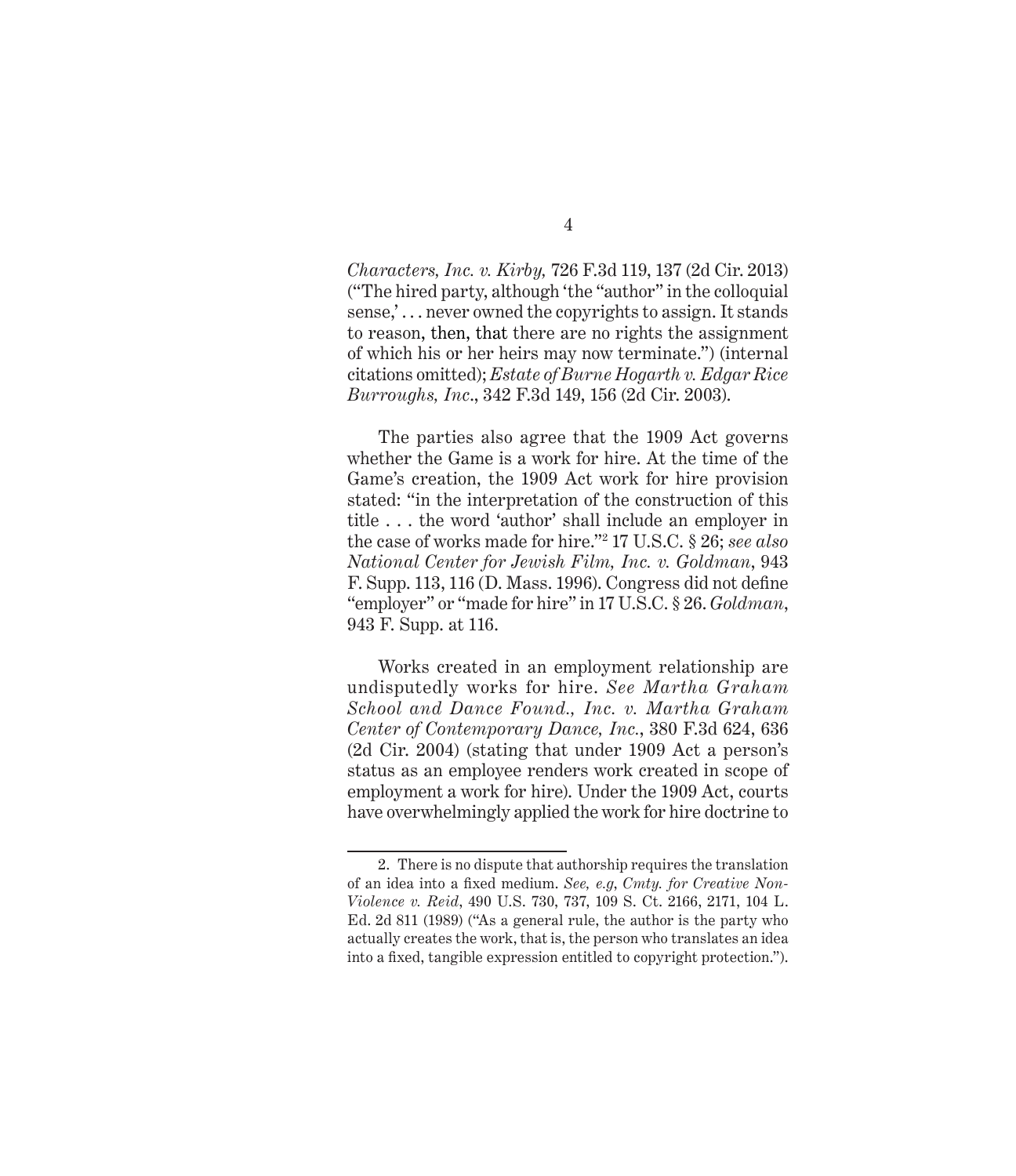independent contractors. *Forward v. Thorogood*, 985 F.2d 604, 606 (1st Cir. 1993) ("Although initially confined to the traditional employer-employee relationship, the doctrine has been expanded to include commissioned works created by independent contractors, with courts treating the contractor as an employee and creating a presumption of copyright ownership in the commissioning party at whose 'instance and expense' the work was done."); *Goldman*, 943 F. Supp. at 116-17.

The Petition asks the Court to apply a decision of this Court interpreting the 1976 Act to limit the scope of the 1909 Act. The fatal flaw in this request, however, is that the language of the two versions of the statute materially differ. The 1909 Act defines a work for hire in terms of the "employer," a word that encompasses the employer/ independent contractor relationship. Conversely, the relevant portion of the 1976 Act defines a work for hire as "(1) a work prepared by an employee within the scope of his or her employment." 17 U.S.C § 101. The change in the Copyright Act from employer to employee was both an intentional and a significant change. Thus, the Petition commits a cardinal sin of statutory interpretation by failing to read the statute as drafted.

#### **II. Factual Background**

The Petition inflates Bill Markham's role in the Game and mischaracterizes the trial court's factual findings about it. Contrary to the Petitioners' claim, the District Court never held that Mr. Markham created a prototype of the Game's board and box *with* two employees of his company California Product Development ("CPD"). *Compare* Petition at 13 ("Markham and his employees then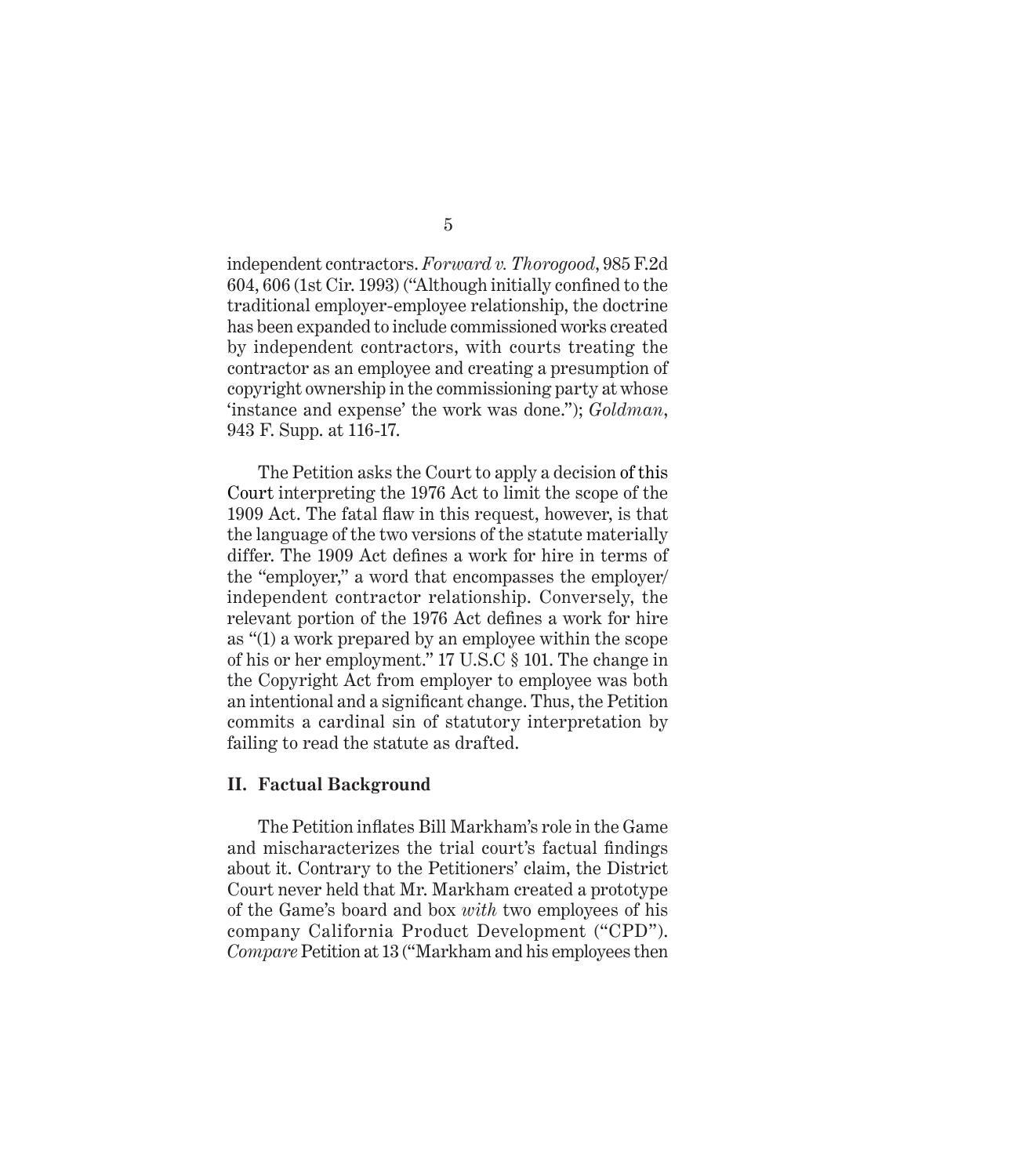created a prototype game board and box . . .") *with* Pet. Appx. 29a. ("As with the board, Markham had 'nothing to do' with the physical creation of the box cover.").

Instead, the District Court found the following:<sup>3</sup>

In 1959, the president of Milton Bradley asked Rueben Klamer to develop a product to commemorate the toy company's centennial. Pet. Appx. 25a-26a. Mr. Klamer agreed and looked through the Milton Bradley archives, where he found inspiration in an old board game called the Checkered Game of Life. Pet. Appx. 26a. Mr. Klamer developed the idea for the Game on his flight back to California from Milton Bradley's Massachusetts headquarters. *Id.* "But Klamer was mostly an ideas man – he needed help refining his concept and, importantly, translating it into a prototype he could actually sell to Milton Bradley." *Id*.

Mr. Klamer turned to CPD. Pet. Appx. 26a*.* "CPD employed two artists at the time, Grace Chambers and Leonard Israel, who were very good in Klamer's estimation, and whose presence at CPD convinced Klamer to hire Markham's firm over others he considered." *Id*. 4

The District Court "credit[ed] especially" the live testimony of Chambers and Israel about what happened next. Pet. Appx. 27a. "Klamer and Markham combined

<sup>3.</sup> The First Circuit Court of Appeals found no flaw in the District Court's fact finding.

<sup>4.</sup> Petitioners have never challenged that Ms. Chambers and Mr. Israel were employees of CPD. Indeed, the Petition continues to refer to them as CPD employees.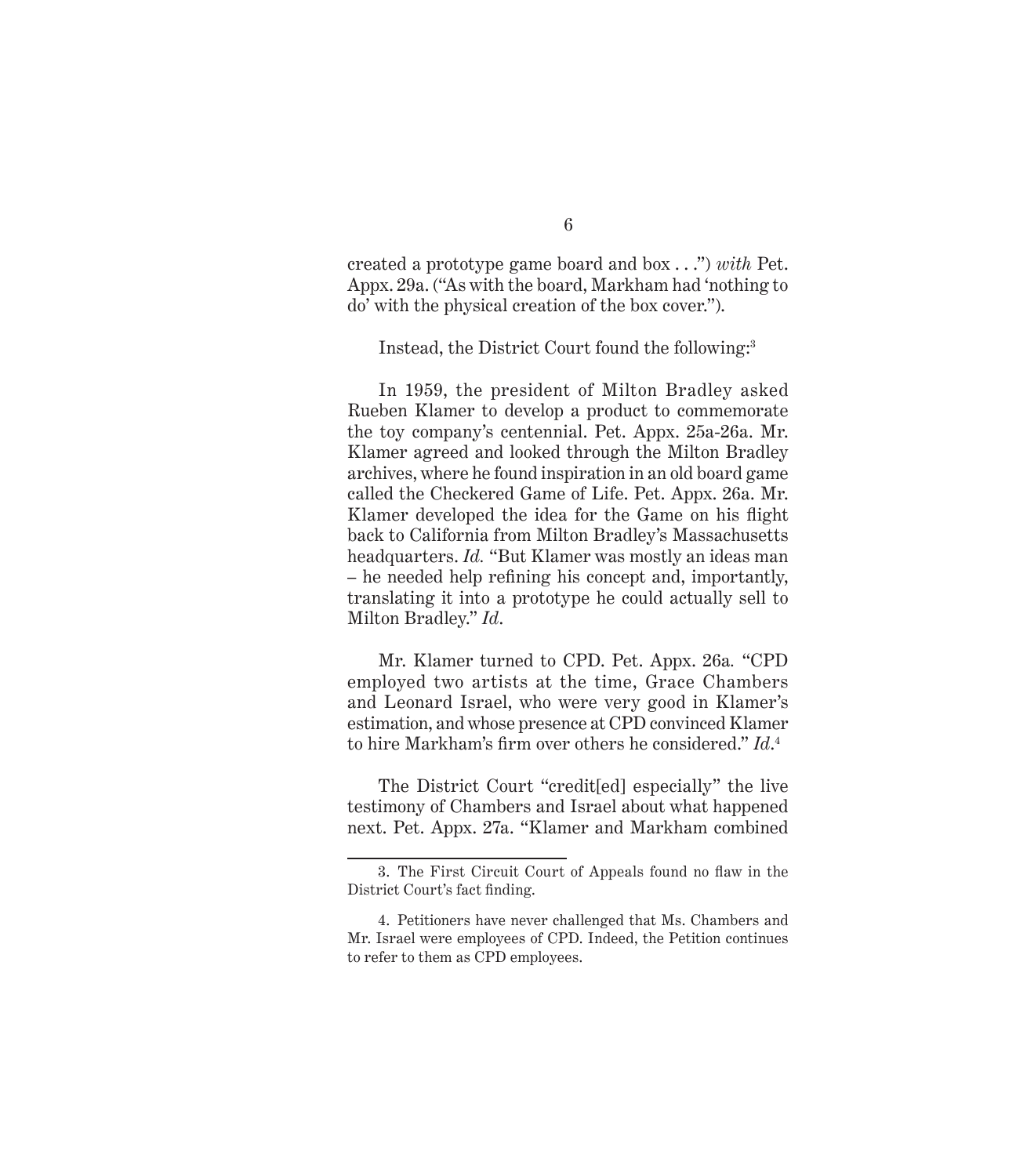to provide the big ideas, many ahead of their time." *Id*. "Chambers and Israel both testified that they – not Markham or Klamer – were the ones at CPD who built the prototype." Pet. Appx. 28a. These two artists testified consistently that Ms. Chambers created the prototype of the Game's board, including all of its various components. *Id*. They also agreed that Mr. Israel created the prototype for the Game's box cover. Pet. Appx. 28a-29a. Thus, as to the Game board and its box cover, the District Court unequivocally determined that CPD employees Ms. Chambers and Mr. Israel created the relevant prototypes. Finally, the District Court found that the Game's rules were a "collective, iterative effort" by "everyone in and around the CPD" offices at the time. Pet. Appx. 29a.

Ultimately, Mr. Klamer successfully pitched the prototype to Milton Bradley. Pet. Appx. 29a-30a. Thereafter, Milton Bradley entered into a license agreement with a Klamer-affiliated company – Link Research Corporation ("Link"). Pet. Appx. 30a. The License Agreement granted Milton Bradley the exclusive right to manufacture and market the Game, which Link "had ... designed and constructed." *Id.* Link also entered into an Assignment Agreement with Markham under which Markham assigned all "right, title, and interest in and to the Game" to Link. *Id*.

#### **REASONS FOR DENYING THE PETITION**

#### **A. Granting the Petition Will Not Change the Outcome of this Case**

The Petition concedes that under the 1909 Act a copyrightable work created by an employee is a work for hire. That admission, combined with the District Court's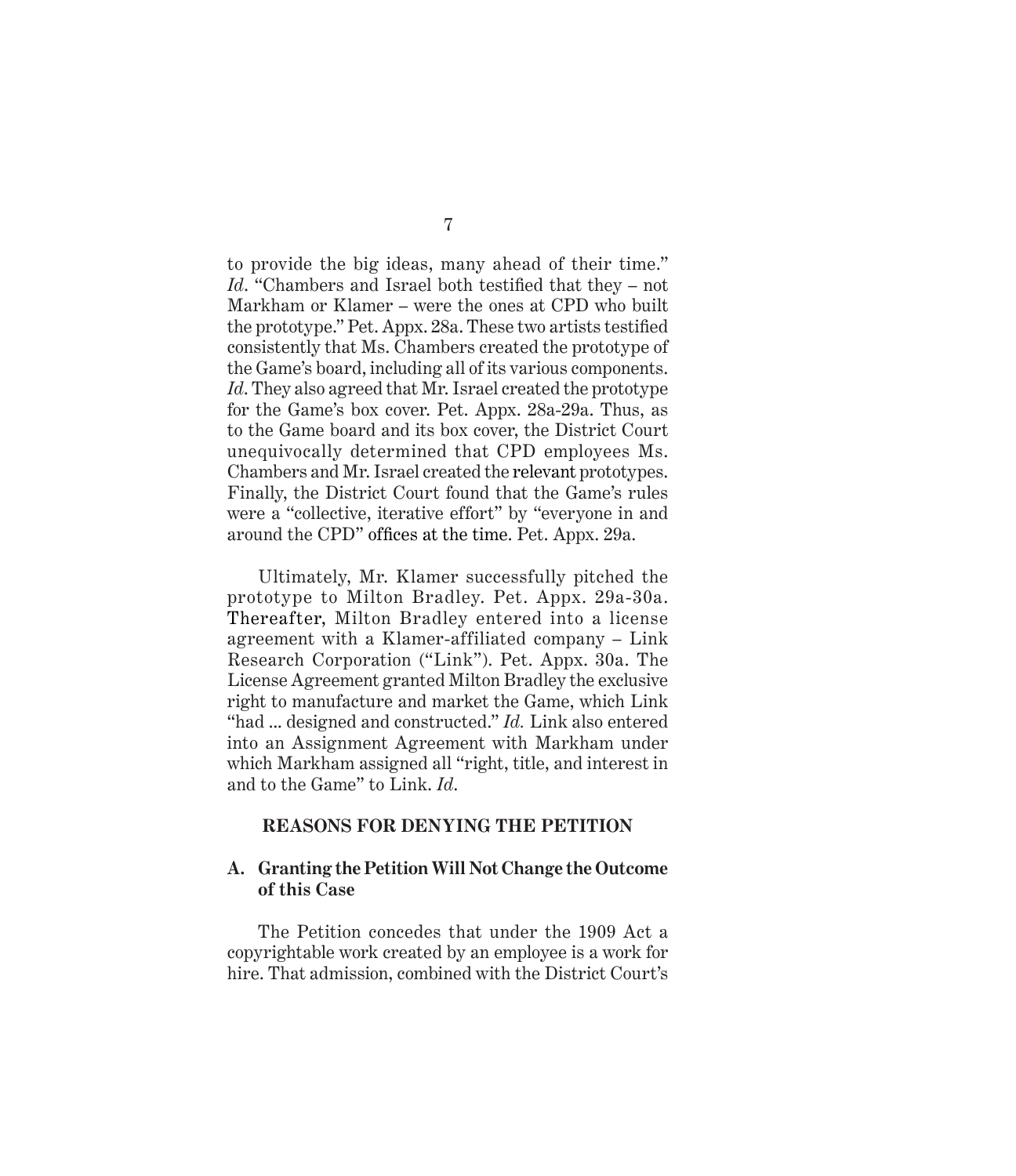factual findings, is a fatal, incurable defect to Petitioners' request for a determination that the Markham license is subject to termination rights. Therefore, the Court need not address the statutory interpretation question presented by Petitioners. *See Wright v. West,* 505 U.S. 277, 295 (1992) (Court need not decide "far reaching" issues where other path to decision exists); *see also Ransom v. FIA Card Servs., N.A.,* 562 U.S. 61, 78 n. 11 (2011) ("Because Ransom does not make payments on his car, we need not and do not resolve how the 'notwithstanding' sentence affects the vehicle-ownership deduction when a debtor has a loan or lease expense."); *N.L.R.B. v. Fin. Inst. Emps. of Am., Loc. 1182, Chartered by United Food & Com. Workers Int'l Union, AFL-CIO,* 475 U.S. 192, 209 n.13 (1986) ("Because we conclude that the Board has exceeded its authority under the statute, we need not address this issue.").

No party disputes that during the relevant period, Ms. Chambers and Mr. Israel were employees of CPD. The District Court found – after a bench trial – that Ms. Chambers translated various ideas into a fixed medium to create the board's prototype and that Israel did the same with respect to the Game's box. *See* Pet. Appx. 28a ("Chambers and Israel both testified that they – not Markham or Klamer – were the ones at CPD who built the prototype."). Thus, even under the interpretation of the 1909 Act advocated by Petitioners – the Game is a work for hire not subject to termination of assignment.

Mr. Markham's status as the owner of the company that employed Ms. Chambers and Mr. Israel does not alter the outcome on the question of termination rights. Under 17 U.S.C. § 304(c), all previous assignments by Markham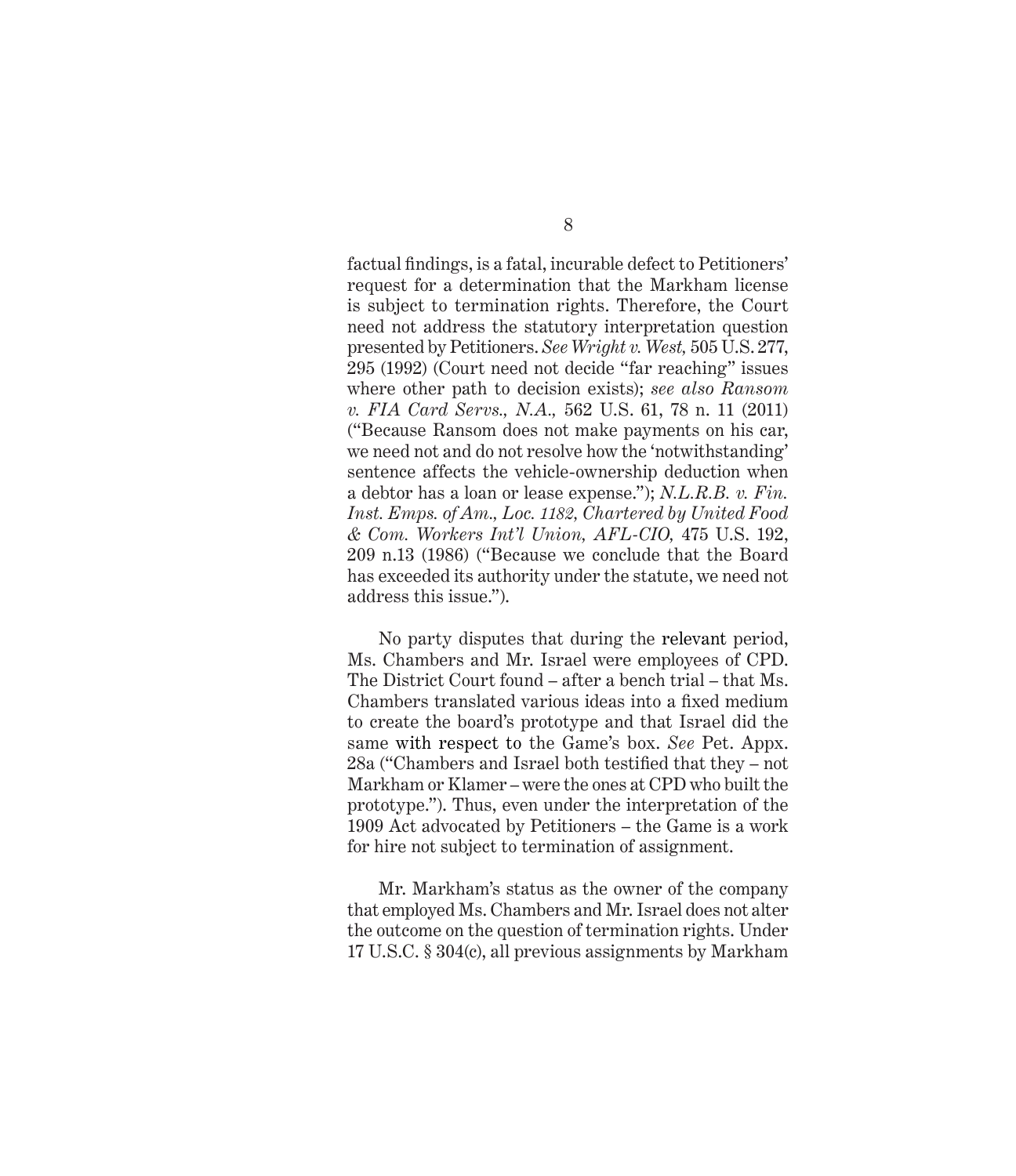would continue since the Game was a work for hire and thus not eligible for copyright assignment termination. *See id.* ("In the case of any copyright subsisting in either its first or renewal term on January 1, 1978, *other than a copyright in a work made for hire*, the exclusive or nonexclusive grant of a transfer or license of the renewal copyright or any right under it, executed before January 1, 1978, by any of the persons designated by subsection  $(a)(1)(C)$  of this section, otherwise than by will, is subject to termination" under certain circumstances.") (emphasis added).

The District Court recently reaffirmed that its adoption of Ms. Chambers and Mr. Israel's testimony dooms Petitioners' case from a factual standpoint.<sup>5</sup> It explained: "There is no question from the Court's point of view that once Chambers and Israel testified it was difficult to imagine a scenario where Plaintiffs would defeat the work-for-hire argument . . . ." *Markham Concepts, Inc. v. Hasbro, Inc.*, No. CV 15-419 WES, 2021 WL 5161772, at \*4 n.9 (D.R.I. Nov. 5, 2021). At this stage, with the trial court having listened to live testimony and assessed credibility, it is impossible to concoct any scenario in which Petitioners can avoid a ruling that the Game was a work for hire. The District Court's findings of fact leaves no room for Petitioners' wishful thinking about Mr. Markham's role in the Game. The factfinder was clear: Mr. Markham had "nothing to do" with the physical creation of the Game board or its box cover. Pet. Appx. 29a. Ms. Chambers and Mr. Israel – two employees – did the

<sup>5.</sup> The recent decision concerned whether Petitioners' claims were frivolous and objectively unreasonable such that the District Court should award Respondents their attorneys' fees.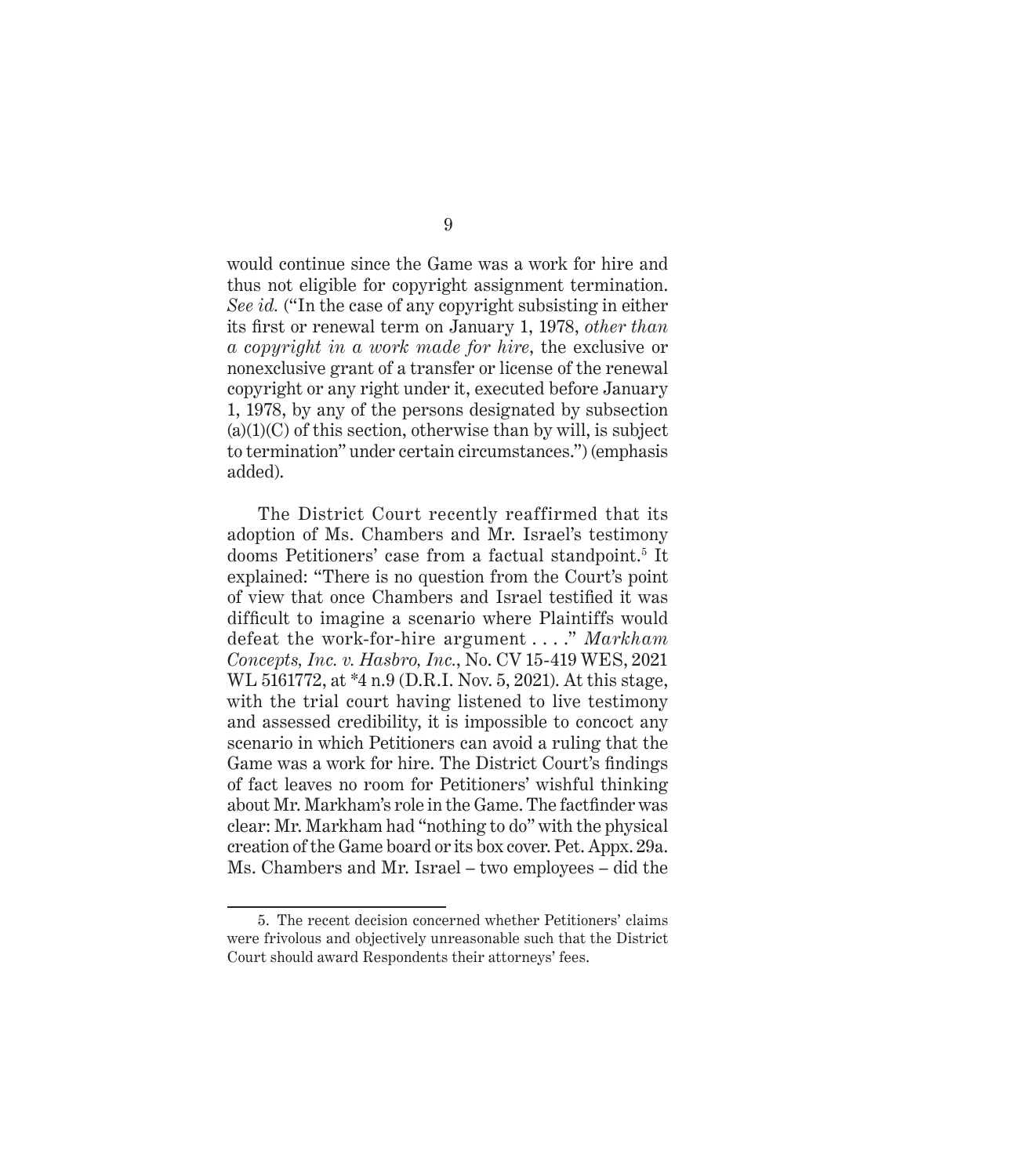critical work. *Id*. Thus, ultimately, to establish copyright assignment termination rights for Mr. Markham, the Petitioners would need to prove that the District Court made errors in its fact-finding. They do not even attempt to do so. The Petitioners disagree with the facts as found at trial, but that is not a reason to grant certiorari. *See*  Supreme Court Rule 10 ("A petition for a writ of certiorari is rarely granted when the asserted error consists of erroneous factual findings or the misapplication of a properly stated rule of law.").

#### **B. The Petition Impermissibly Misreads the 1909 Act**

The Petition advocates for examining the question of whether the Game is a work for hire through the lens of common law agency. Petition at 11. Doing so, however, and reading the 1909 Act as Congress drafted it, establishes that the Petition should be denied. The only way to reach the result sought by the Petition is to conflate the term employee as used in the 1976 Act with the word employer in the 1909 Act, but the Court cannot do that.6 As it has explained, "[t]he role of this Court is to apply the statute as it is written." *Burrage v. United States*, 571 U.S. 204, 218 (2014).

As set forth above, the 1909 Act states, "in the interpretation of the construction of this title . . . the word 'author' shall include an *employer* in the case of works made for hire." 17 U.S.C. § 26. (emphasis added).

<sup>6.</sup> Without any legal support, the Petition claims that the language of the 1909 Act and the 1976 Act are "materially identical." Petition at 19. As is clear from the face of the respective statutes, they differ in important ways, and as set forth below, have different meanings.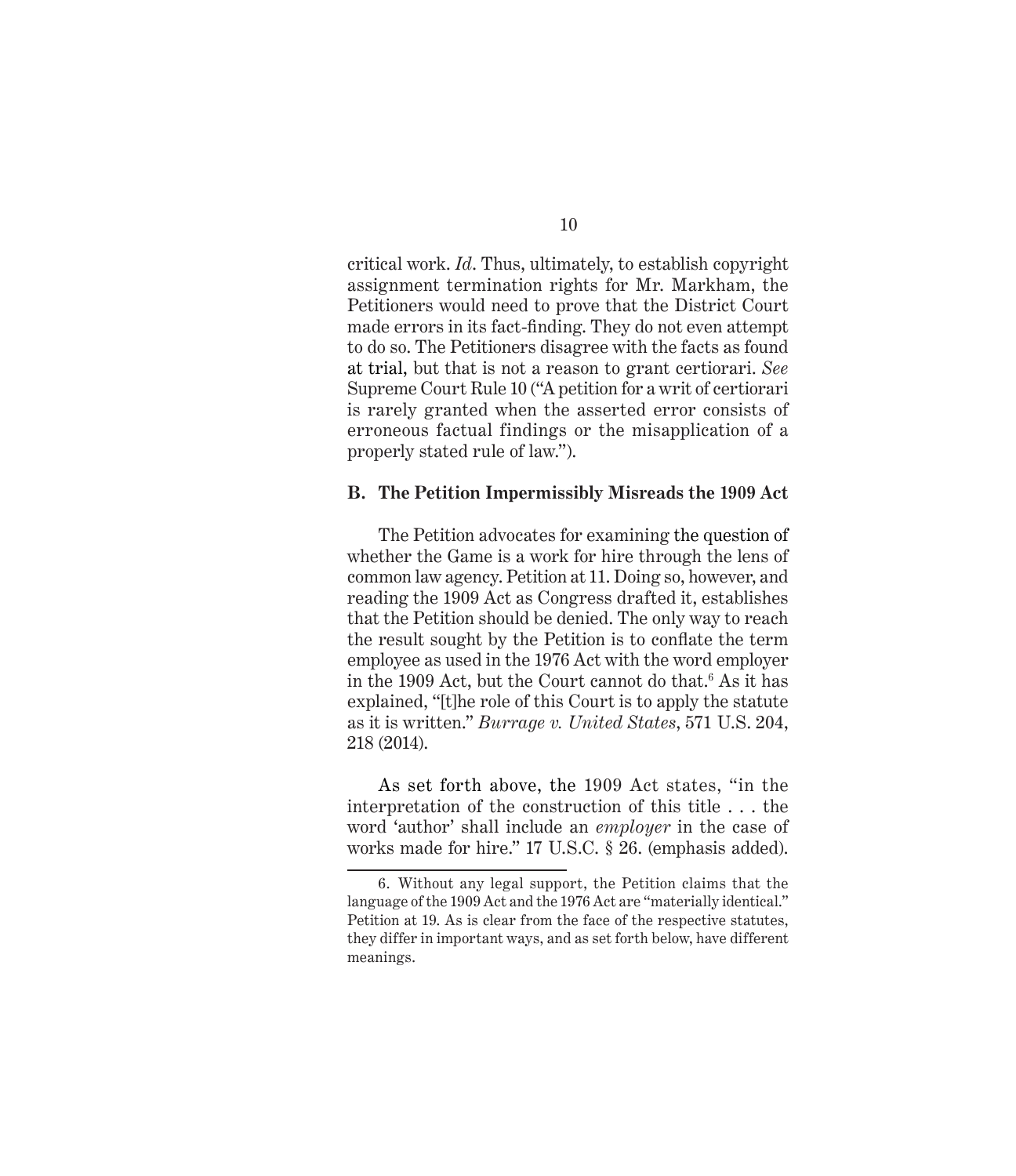The Restatement (First) of Agency and the Restatement (Second) of Agency confirm that one who hires an independent contractor is an employer. *See* Restatement (Second) of Agency, § 2, Cmt. b ("For this reason the term 'independent contractor' is used to indicate all persons for whose conduct, aside from their use of words, the employer is not responsible."); *See* Restatement (First) of Agency § 2, Cmt. b.

Legion common law cases confirm that the term employer encompasses the one who engages an independent contractor. *See, e.g., Robbins v. City of Chicago*, 71 U.S. 657, 666–67 (1866) ("Few persons possess the skill to build a house. A particular class of persons must, to a greater or less degree, be intrusted (sic) with the execution of such a work. And the more completely the execution of it, and the manner of doing it, are placed by the *employer* in the hands of skillful and *independent contractors*, the more fully has he performed his duty to the public. He has thereby substituted the skillful management and independent control of another over the work, pending its execution, in the place of his own probable want of skill to direct.") (emphasis added); *Evans v. Elliott*, 17 S.E.2d 125, 128 (N.C. 1941) ("The conditions under which an *employer* is held liable for negligence notwithstanding the employment of an *independent contractor*, are well understood.") (emphasis added); *Swearsky v. Stanley Dry Goods Co*., 186 A. 556, 558 (Conn. 1936) ("Where the work contracted for constitutes an obstruction or defect in the street, of such a nature that it will naturally expose travelers to probable injury unless properly guarded or protected, the employer as well as the contractor is liable for an injury directly resulting from the acts the contractor is engaged to perform.").

11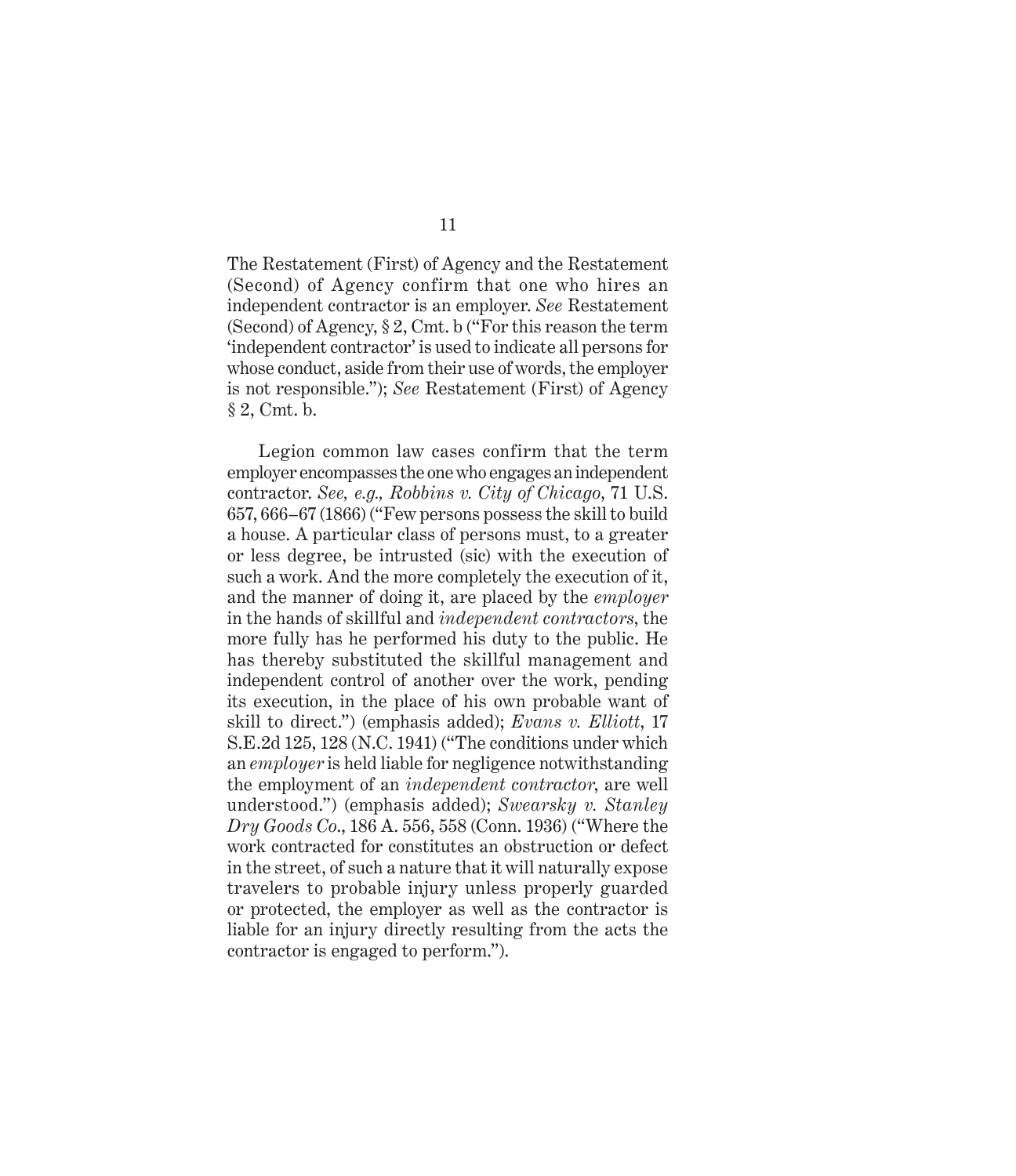Faced with this authority, the Petition relies predominantly on *Yardley v. Houghton Mifflin Co*, 108 F.2d 28 (2d Cir. 1939) and *Reid*. But neither case provides the foothold Petitioners require.

*Yardley* pertains to a mural created "pursuant to a written contract, dated January 14, 1904, between the City of New York and the general contractor for the erection of the school building." *Id.* at 29. Thus, *Yardley* concerns a work created and registered for copyright prior to the passage of the 1909 Act. It provides no insight into the proper interpretation of the word employer as used in the work for hire provision of the 1909 Act.

*Reid* fares no better. First, *Reid* involved the 1976 Act – not the 1909 Act. Second, contrary to the Petition's claims, *Reid* does not hold that both "employee" and "employer" must be read to refer to a traditional employment relationship. Instead, this Court explained that "[i]n the past, when Congress has used the term '*employee'* without defining it, we have concluded that Congress intended to describe the conventional masterservant relationship as understood by common-law agency doctrine." *Reid*, 490 U.S. 739-40. It continued to explain that where "[i]n past cases of statutory interpretation, when we have concluded that Congress intended terms such as 'employee,' 'employer,' and 'scope of employment' to be understood in light of agency law, we have relied on the general common law of agency, rather than on the law of any particular State, to give meaning to these terms." *Id.* at 740. The Court then concluded: "We thus agree with the Court of Appeals that the term '*employee'* should be understood in light of the general common law of agency." *Id.* at 740-741 (emphasis added).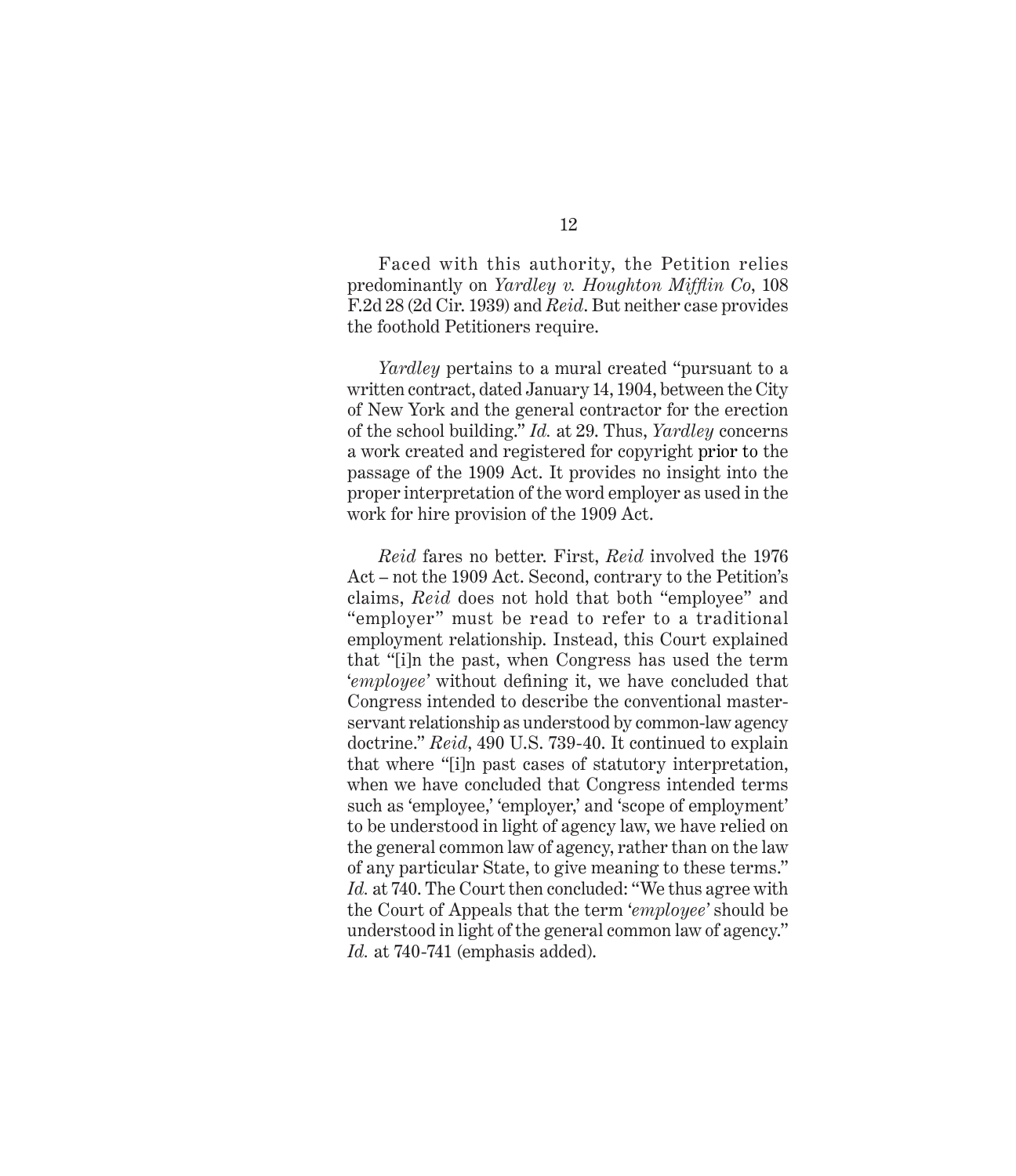Thus, *Reid* does not hold that the term *employer* refers only to traditional employment relationships. By arguing it does, the Petition makes the same fatal error in its interpretation of *Reid* that it does its reading of the 1909 Act. It erroneously assumes that the terms employer and employee can only have meaning as opposing parties in an employment relationship.<sup>7</sup> This is incorrect.

Ultimately, the Petition's argument overlooks a core tenant articulated in *Reid.* "The starting point for our interpretation of a statute is always its language." *Id.* at 739. <sup>8</sup> Here, the language drives the result – the terms employee and employer are not synonymous. The Petition should be denied.

We therefore conclude that the language and structure of § 101 of the Act do not support either the right to control the product or the actual control approaches. The structure of § 101 indicates that a work for hire can arise through one of two mutually exclusive means, one for employees and one for independent contractors, and ordinary canons of statutory interpretation indicate that the classification of a particular hired party should be made with reference to agency law.

<sup>7.</sup> As discussed above, the Restatement of Agency and various courts disagree.

<sup>8.</sup> Statutory language also drove the result in *Reid*.

<sup>490</sup> U.S. at 742–43. Conversely, in the 1909 Act, Congress defined work for hire in terms of the employer – a word that covers both employee-employer relationships and independent contractoremployer dynamics.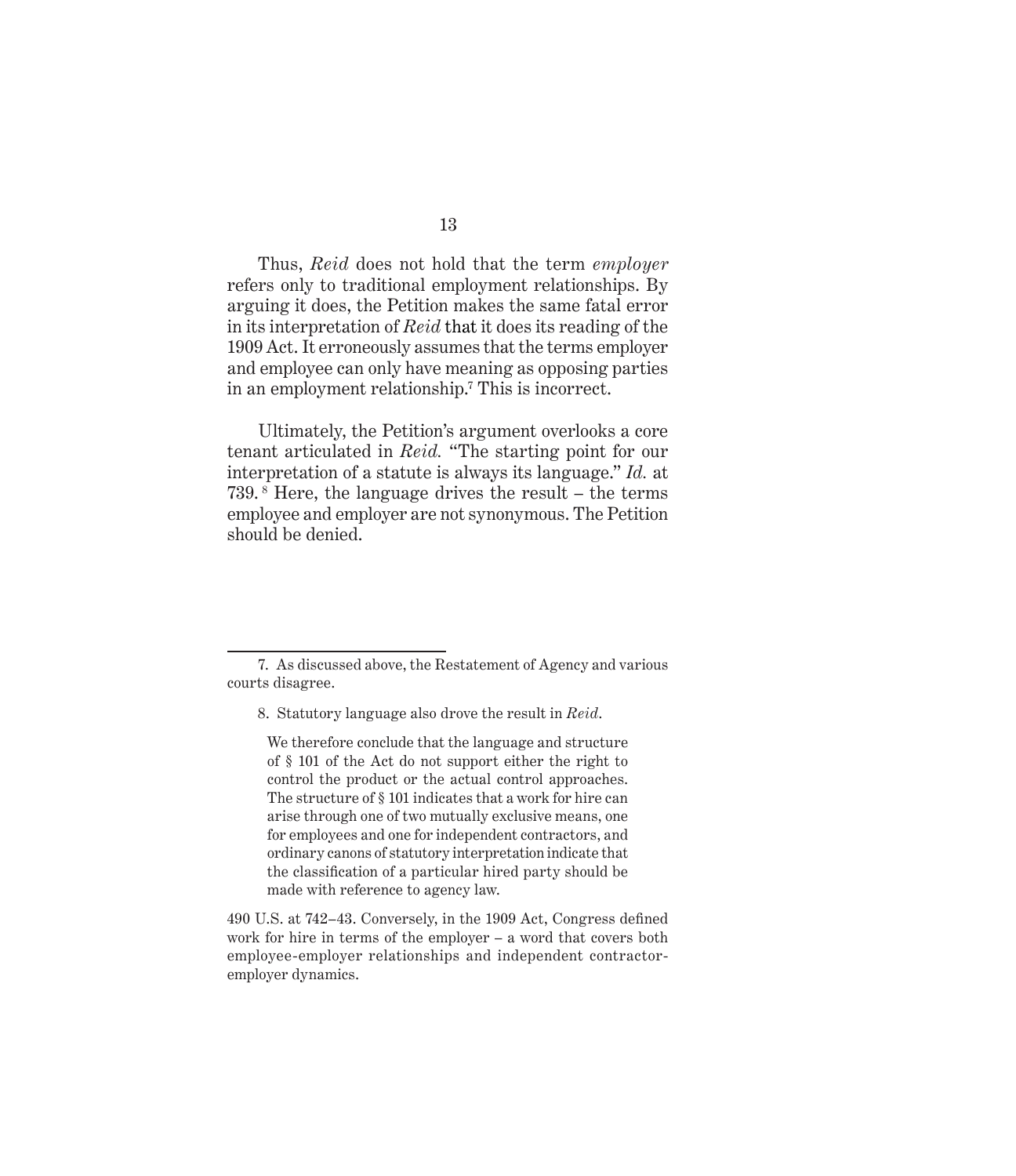#### **C. No Circuit Split Exists and the Petition Runs Contrary to Nearly 60 Years of Consistent Precedent**

The Petition's claim that a circuit split exists warranting review by this Court does not withstand scrutiny. Petitioners rely on the Eleventh Circuit's decision in *M.G.B. Homes, Inc. v. Ameron Homes, Inc.,* 903 F.2d 1486 (11th Cir. 1990) to support this claim. But *M.G.B.* involved the 1976 Act – not the 1909 Act. *Id.* at 1490 n.10. Therefore, any statement in *M.G.B.* about the 1909 Act was, at most, dicta.

In the end, the Petition is correct on one point – since the 1960s – the federal courts (including five Courts of Appeals) have interpreted the 1909 Act in the same way that the First Circuit did below. *See* Petition at 5-9. Petitioners offer no legitimate reason to disturb this nearly 60 year span of consistent precedent.